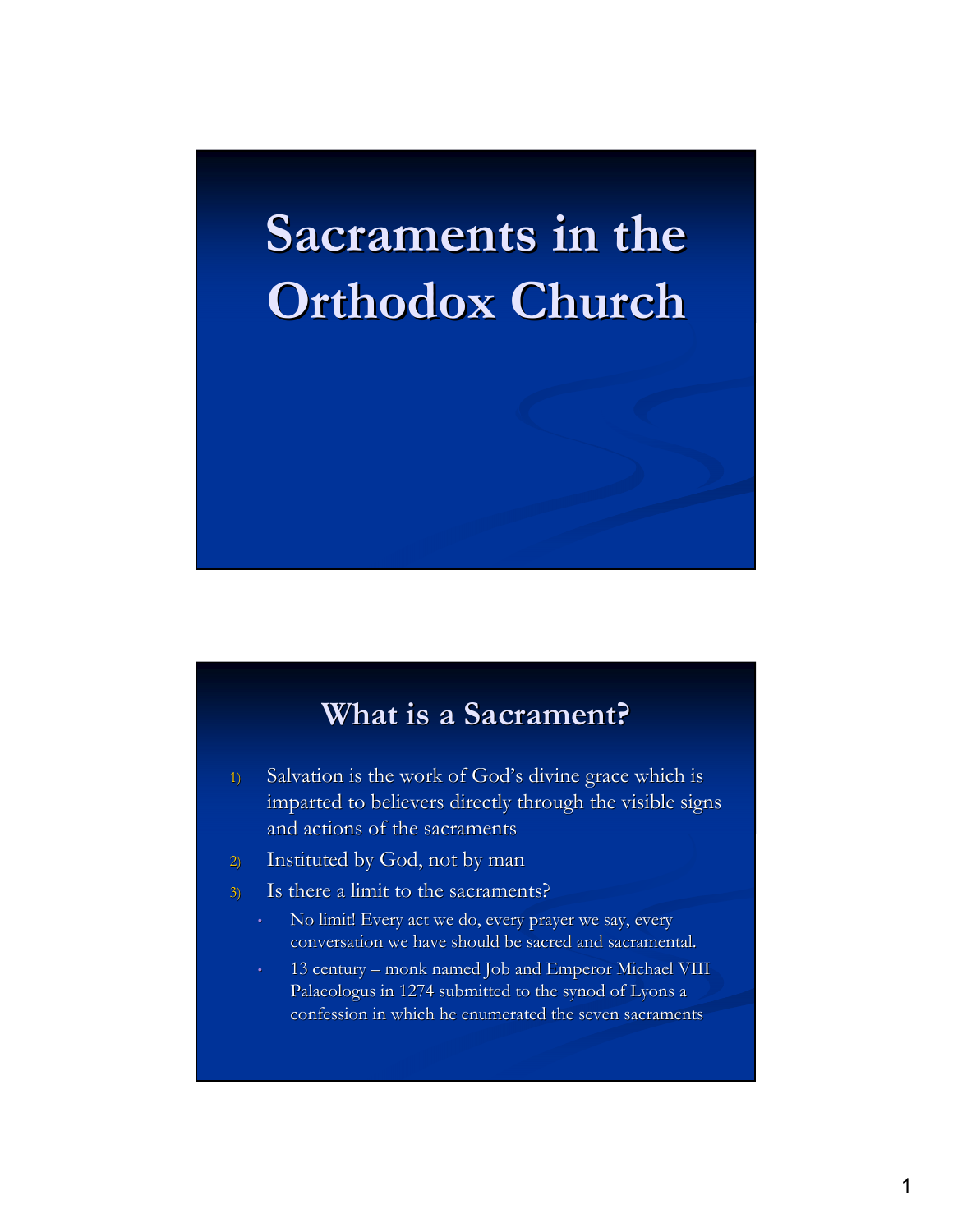# **Who can receive sacraments?**

1) One who confesses the Orthodox faith 2)One who is worthy (St. Paul – I Corinthians 11:27-30)

#### Who can officiate at the administration of the sacrament?

Bishop or priest who is canonically ordained to the Holy Priesthood and recognized by the One, Holy, Catholic, and Apostolic Church.

- 1) Matthew 13:11 "To you it has been given to the know the secrets of the kingdom."
- 2) Through laying on of hands, apostolic succession is given and passed from bishop to bishop and to the clergy we see in the church today
- 3) Bishop or priest is only a channel through which divine grace flows.
- 4) Who is the source? Christ, the great High Priest (Romans 3:23-24)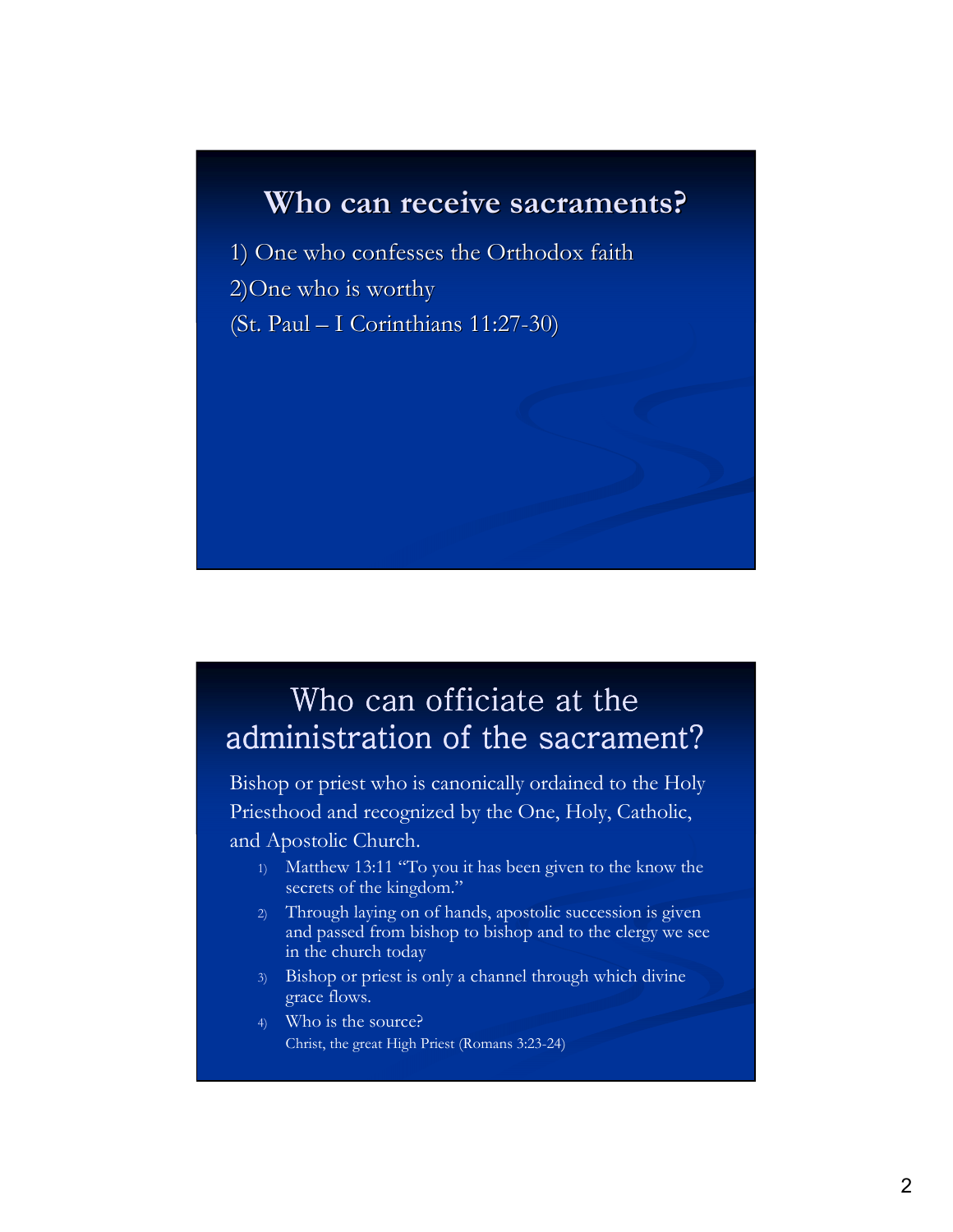#### **Sacrament of Baptism**

- What does the word baptism mean? Greek word: 'baptizo'  $=$  to dip or immerse
- **The Great Commission (Matthew 18:20)**
- **Our Lord Himself instituted this sacrament** (Matthew 3:13-17)
- **Through Baptism, we are given the privilege and** opportunity to be in God's Kingdom, become part of Christ's body and be made new (St. John 3:3 and Acts 8:12).

#### **Sacrament of Chrismation (Mooron)**

- Through the sacrament of Chrismation, we receive the gift of the Holy Spirit
- **Peter and John went to Samaria to pray and lay** hands on those who had been baptized (Acts  $19:5-6$
- Mooron or holy oil is blessed by Catholicos and administered by the bishops or priests
- Through this act, the Holy Spirit descends and sanctifies the candidate
- The Holy Spirit also comes through the laying on of hands (Acts 8:17)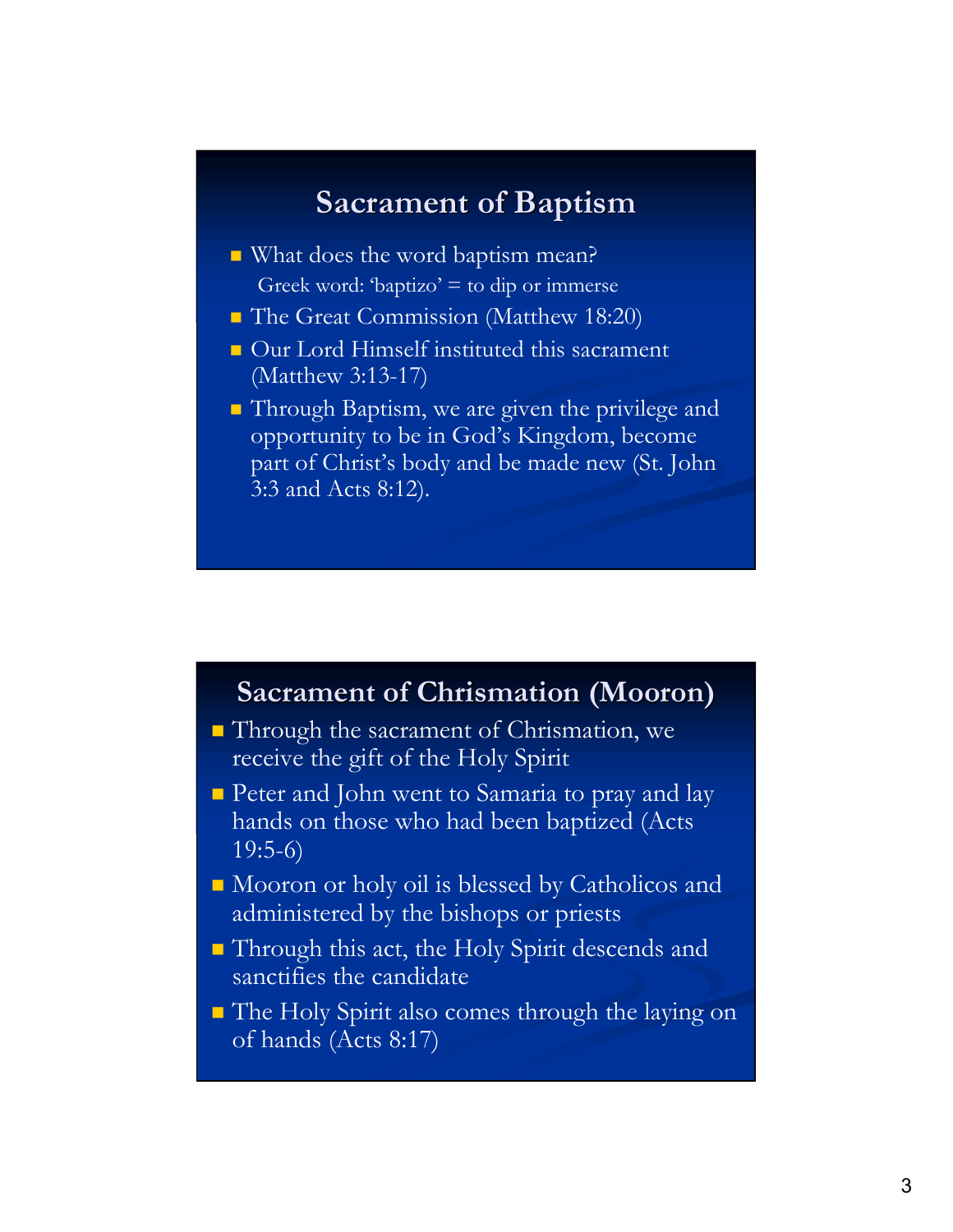# **Sacrament of Holy Qurbana**

 $\blacksquare$  St. John 6:5-6

"He who eats my flesh and drinks my blood abides in me and I in him."

- ■1 Corinthians 11:23-25 "Do this in remembrance of me"
- It is the new covenant between God and man for the forgiveness of sins
- Epiclesis (invocation or calling down from on high)

# **Sacrament of Confession**

- 1) For the absolution of sins and reunion of man with God
- "Receive the Holy Spirit..." (St. John 20:23)
- "If you confess your sins..." (1 John 1:9, 1 John 4:15-17)

#### 2) "Baptism of Tears"

- The effect of the absolution is the consequence of our sincere repentance
- Best example of confession the story of the Prodigal Son
- 3) Bishop or priest hears confession (Matthew 18:18) - In early church, confession was public (Acts 19:18)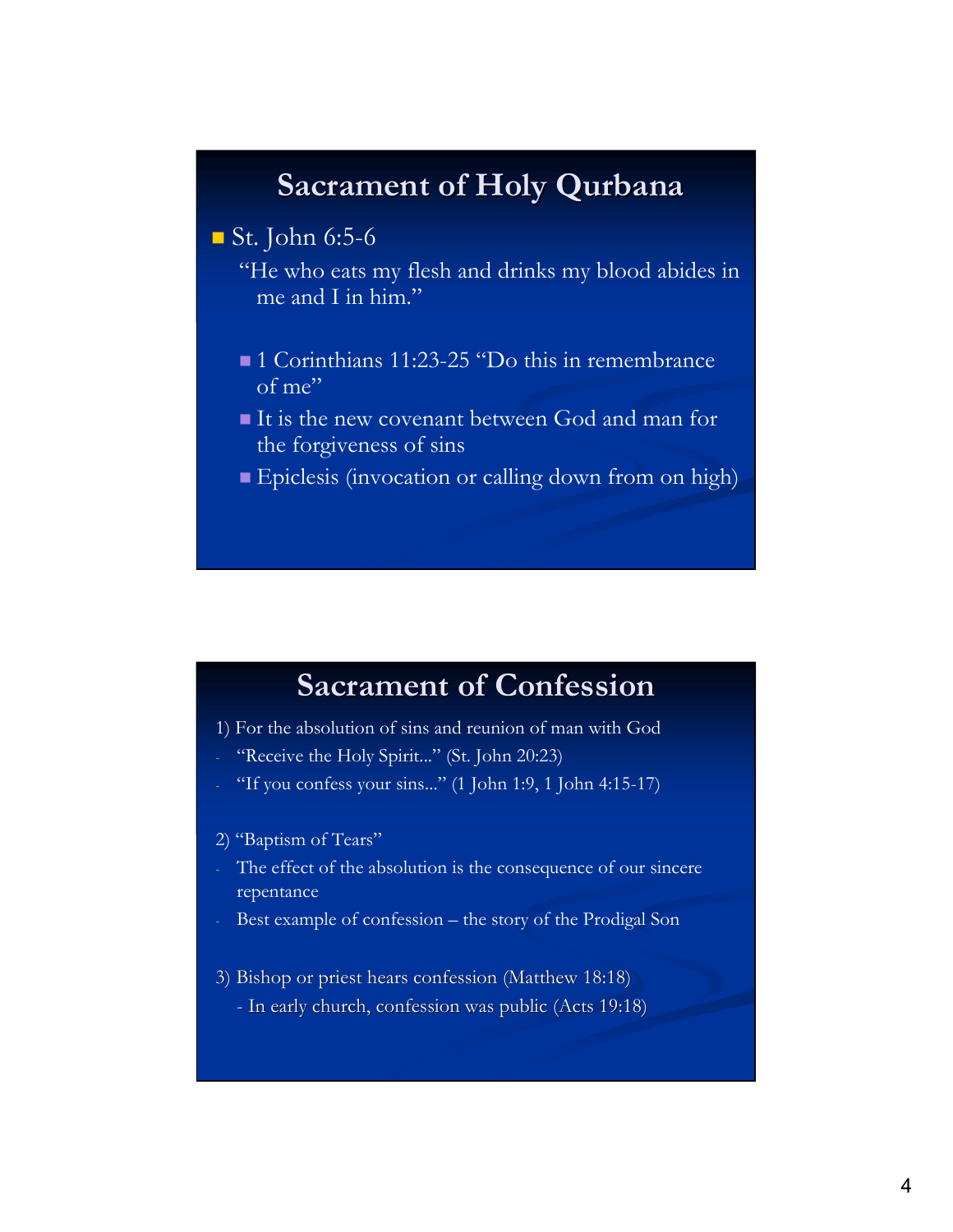# **Sacrament of Holy Orders**

What are the levels of ordination?

- 1) Bishop
- 2) Priest
- 3) Deacon

Mark 3:14 - "He ordained twelve.."

John 20:21-22 - "Receive the Holy Spirit"

Seven Ordinations: Baptism, Chrismation, Singer, Reader, Sub-Deacon, Deacon, Priest

#### **Sacrament of Holy Matrimony**

Instituted in Genesis 2:18-24

Ephesians 5 - St. Paul writes about the relationship of husband and wife which ought to be like Christ and His Church